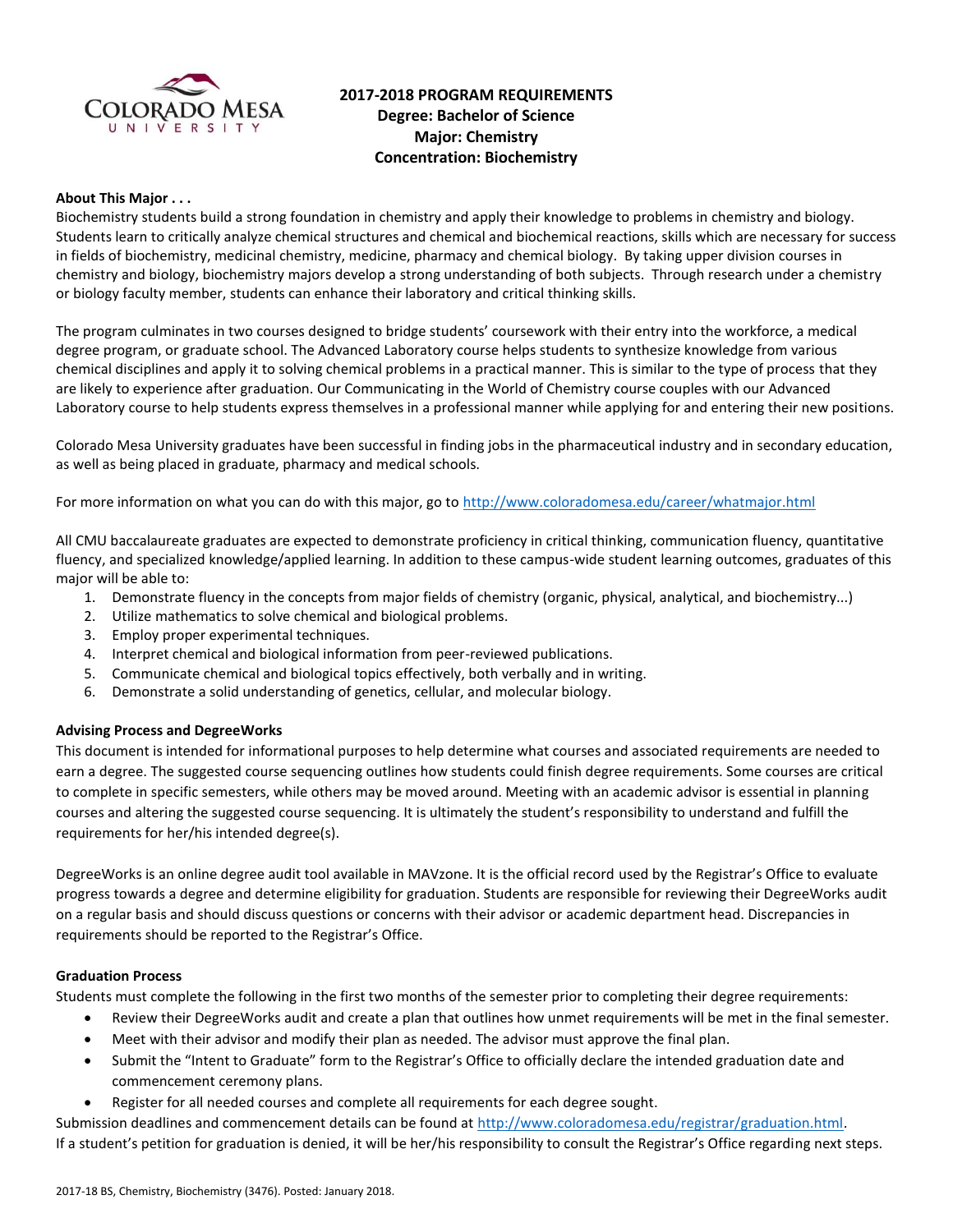### **INSTITUTIONAL DEGREE REQUIREMENTS**

The following institutional degree requirements apply to all CMU baccalaureate degrees. Specific programs may have different requirements that must be met in addition to institutional requirements.

- 120 semester hours minimum.
- Students must complete a minimum of 30 of the last 60 hours of credit at CMU, with at least 15 semester hours in major discipline courses numbered 300 or higher.
- 40 upper-division credits (an alternative credit limit applies to the Bachelor of Applied Science degree).
- 2.00 cumulative GPA or higher in all CMU coursework.
- A course may only be used to fulfill one requirement for each degree/certificate.
- No more than six semester hours of independent study courses can be used toward the degree.
- Non-traditional credit, such as advanced placement, credit by examination, credit for prior learning, cooperative education and internships, cannot exceed 30 semester credit hours for a baccalaureate degree; A maximum of 15 of the 30 credits may be for cooperative education, internships, and practica.
- Pre-collegiate courses (usually numbered below 100) cannot be used for graduation.
- Capstone exit assessment/projects (e.g., Major Field Achievement Test) requirements are identified under Program-Specific Degree Requirements.
- The Catalog Year determines which program sheet and degree requirements a student must fulfill in order to graduate. Visit with your advisor or academic department to determine which catalog year and program requirements you should follow.
- See "Requirements for Undergraduate Degrees and Certificates" in the catalog for a complete list of graduation requirements.

### **PROGRAM-SPECIFIC DEGREE REQUIREMENTS**

A "C" or higher is required in all major and foundation courses.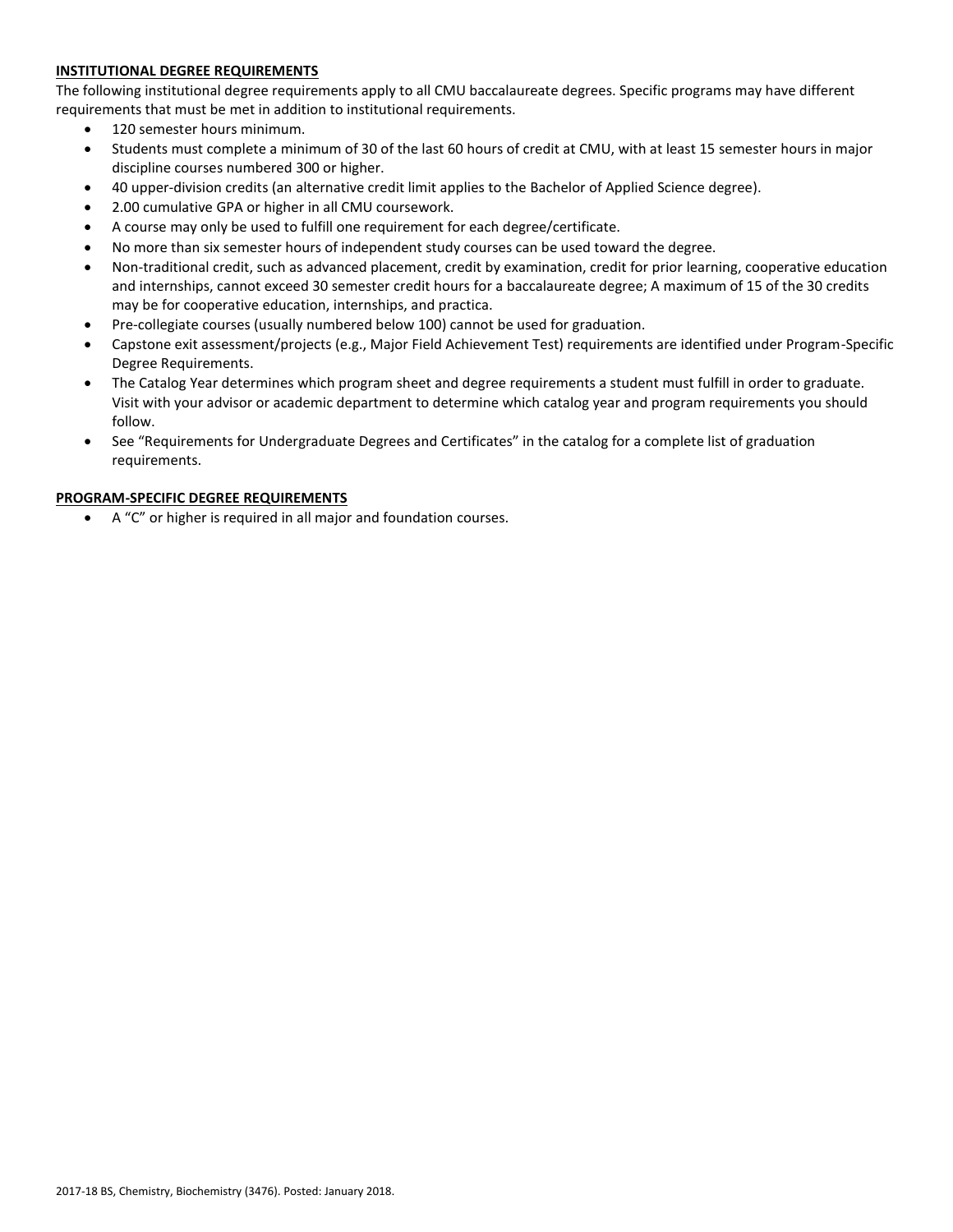#### **ESSENTIAL LEARNING REQUIREMENTS** (31 semester hours)

See the current catalog for a list of courses that fulfill the requirements below. If a course is an Essential Learning option and a requirement for your major, you must use it to fulfill the major requirement and make a different selection for the Essential Learning requirement.

**English** (6 semester hours, must receive a grade of "C" or better and must be completed by the time the student has 60 semester hours.)

- $\Box$  ENGL 111 English Composition (3)
- $\Box$  ENGL 112 English Composition (3)

**Mathematics** (3 semester hours, must receive a grade of "C" or better, must be completed by the time the student has 60 semester hours.)

- $\Box$  MATH 151 Calculus I (5)
	- 3 credits apply to the Essential Learning requirements and 2 credits apply to foundation courses.

#### **Humanities** (3 semester hours)

 $\Box$  Select one Humanities course (3)

#### **Social and Behavioral Sciences** (6 semester hours)

- $\Box$  Select one Social and Behavioral Sciences course (3)
- $\Box$  Select one Social and Behavioral Sciences course (3)

#### **Natural Sciences** (7 semester hours, one course must include a lab)

- $\Box$  Select one Natural Sciences course (3)
- $\Box$  Select one Natural Sciences course with a lab (4)

#### **History** (3 semester hours)

 $\Box$  Select one History course (3)

#### **Fine Arts** (3 semester hours)

 $\Box$  Select one Fine Arts course (3)

### **OTHER LOWER-DIVISION REQUIREMENTS**

### **Wellness Requirement** (2 semester hours)

- $\Box$  KINE 100 Health and Wellness (1)
- $\Box$  Select one Activity course (1)

### **Essential Learning Capstone** (4 semester hours)

Essential Learning Capstone must be taken after completion of the Essential Learning English and Mathematics requirements, and when a student has earned between 45 and 75 hours.

- $\Box$  ESSL 290 Maverick Milestone (3)
- $\square$  ESSL 200 Essential Speech (1)

### **FOUNDATION COURSES** (21 semester hours, must earn a grade of "C" or better in each course)

- $\Box$  BIOL 105 Attributes of Living Systems (3)
- $\square$  BIOL 105L Attributes of Living Systems Laboratory (1)
- $\Box$  MATH 151 Calculus I (2)
- $\Box$  MATH 152 Calculus II (5)
- $\square$  One of the following sets of courses:

PHYS 131 - Fundamental Mechanics (4) with PHYS 131L - Fundamental Mechanics Laboratory (1)

- PHYS 111 General Physics (4) with PHYS 111L General Physics Laboratory (1)
- $\Box$  One of the following sets of courses:

PHYS 132 - Electromagnetism and Optics (4) with PHYS 132L - Electromagnetism and Optics Laboratory (1)

PHYS 112 - General Physics (4) with PHYS 112L - General Physics Laboratory (1)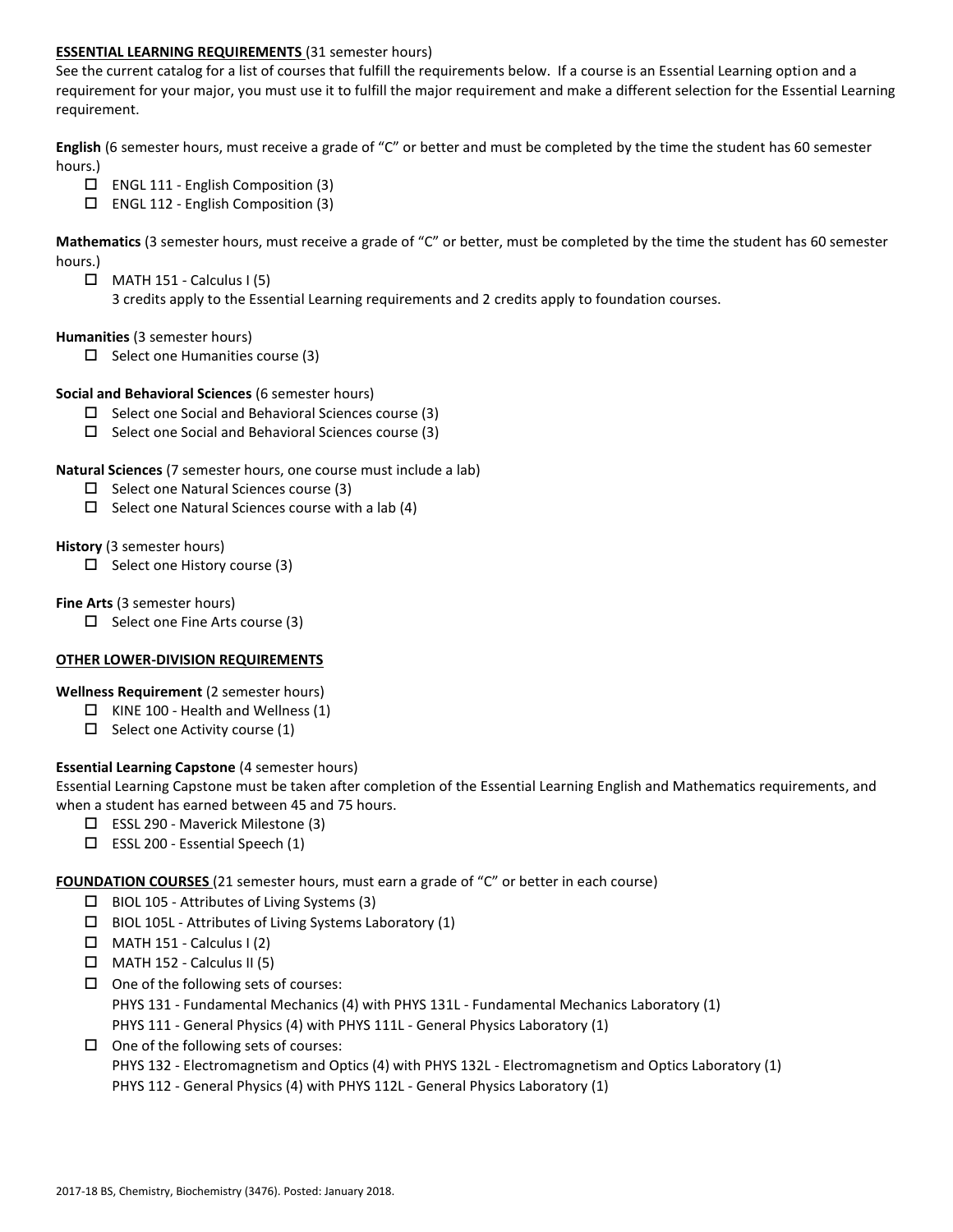#### **BS, CHEMISTRY, BIOCHEMISTRY REQUIREMENTS** (54 semester hours, must pass all courses with a grade of "C" or higher)

**Core Courses** (27 semester hours)

- $\Box$  CHEM 131 General Chemistry I (4)
- $\Box$  CHEM 131L General Chemistry I Laboratory (1)
- $\Box$  CHEM 132 General Chemistry II (4)
- $\Box$  CHEM 132L General Chemistry II Laboratory (1)
- $\Box$  CHEM 301 Analytical Chemistry (3)
- $\Box$  CHEM 301L Analytical Chemistry Laboratory (1)
- $\Box$  CHEM 311 Organic Chemistry I (4)
- $\Box$  CHEM 311L Organic Chemistry I Laboratory (1)
- CHEM 312 Organic Chemistry II (4)
- $\Box$  CHEM 312L Organic Chemistry II Laboratory (1)
- $\Box$  CHEM 341 Advanced Laboratory I (2)
- $\Box$  CHEM 442 Communicating in the World of Chemistry (1)

## **Biochemistry Concentration Courses** (20 semester hours)

- $\Box$  CHEM 315 Biochemistry (3)
- $\Box$  CHEM 315L Biochemistry Laboratory (1)
- $\Box$  CHEM 316 Biochemistry II (3)
- $\Box$  CHEM 321 Physical Chemistry I (3)
- $\square$  BIOL 301 Principles of Genetics (3)
- $\square$  BIOL 301L Principles of Genetics Laboratory (1)
- $\Box$  BIOL 302 Cellular Biology (3)
- $\Box$  BIOL 371L Laboratory Investigations in Cellular and Molecular Biology (3)

## **Restricted Electives** (7 semester hours)

Select 7 semester hours from the following list: (no more than 4 semester hours can come from CHEM 397, CHEM 487, CHEM 497, BIO 387, or BIOL 487)

```
CHEM 322 - Physical Chemistry II (3)
CHEM 351 - Inorganic Chemistry I (3)
CHEM 352 - Inorganic Chemistry II (3)
CHEM 396 - Topics (1-3)
CHEM 397 - Structured Research (1-3)
CHEM 421 - Advanced Organic Chemistry I (3)
CHEM 422 - Advanced Organic Chemistry II (3)
CHEM 431 - Instrumental Analysis (3) with CHEM 431L - Instrumental Analysis Laboratory (1)
CHEM 487 - Formal Research (1-3)
CHEM 494 - Seminar (1)
CHEM 496 - Topics (3)
CHEM 497 - Structured Research (1-3)
BIOL 310 - Developmental Biology (3) with BIOL 310L - Developmental Biology Laboratory (2)
BIOL 341 - General Physiology (3) with BIOL 341L - General Physiology Laboratory (1)
BIOL 343 - Immunology (3)
BIOL 350 - Microbiology (3) with BIOL 350L - Microbiology Laboratory (1) 
BIOL 387 - Structured Research (1-3)
BIOL 403 - Evolution (3)
BIOL 425 - Molecular Genetics (3)
BIOL 441 - Endocrinology (3)
BIOL 442 - Pharmacology (3)
BIOL 487 - Advanced Research (1-3)
 ____________________________________________________________
 ____________________________________________________________
\Box \underline{\hspace{1cm}} \underline{\hspace{1cm}} \underline{\hspace{1cm}} \underline{\hspace{1cm}} \overline{\hspace{1cm}} \overline{\hspace{1cm}} \overline{\hspace{1cm}} \overline{\hspace{1cm}} \overline{\hspace{1cm}} \overline{\hspace{1cm}} \overline{\hspace{1cm}} \overline{\hspace{1cm}} \overline{\hspace{1cm}} \overline{\hspace{1cm}} \overline{\hspace{1cm}} \overline{\hspace{1cm}} \overline{\hspace{1
```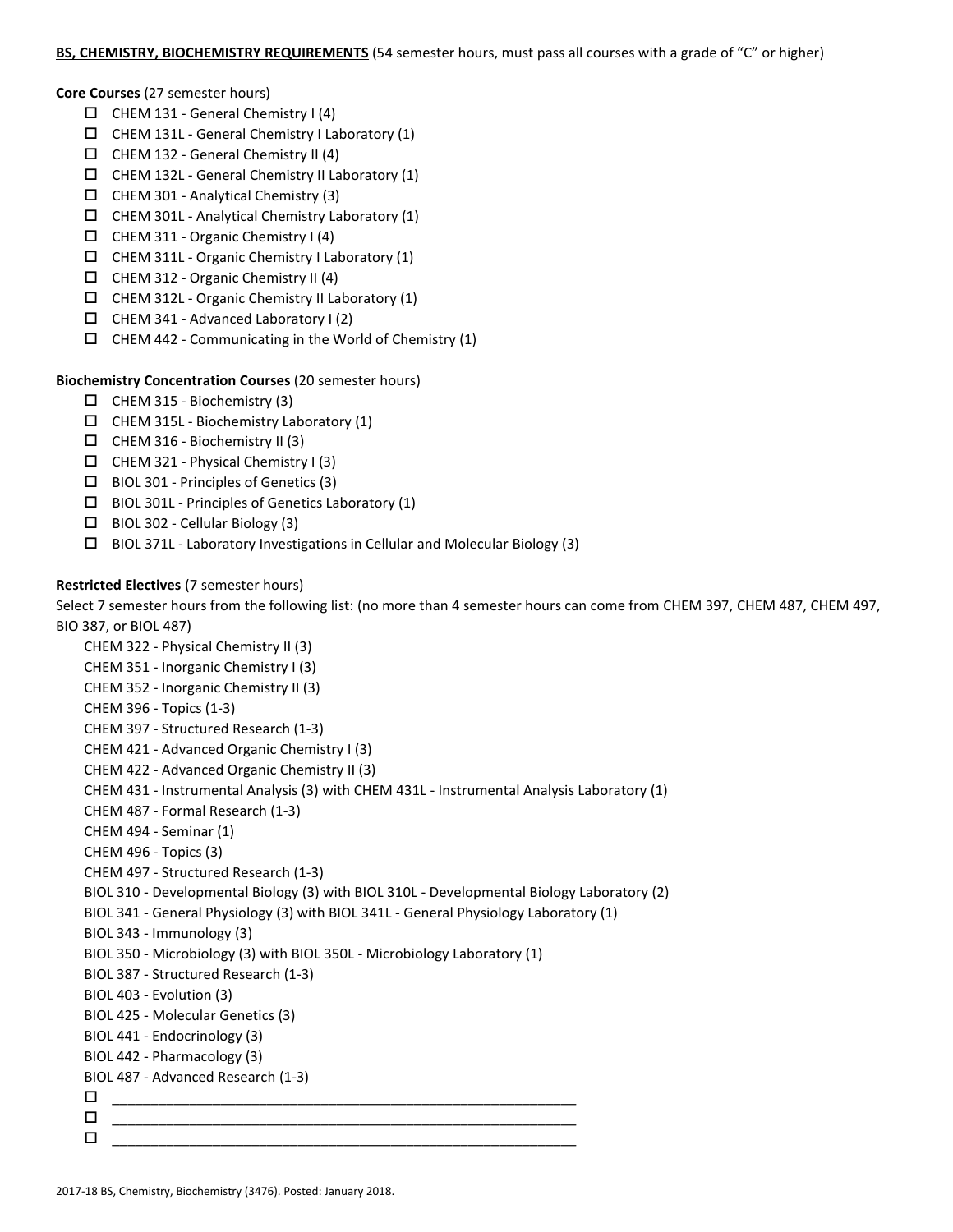**GENERAL ELECTIVES** (All college level courses appearing on your final transcript, not listed above that will bring your total semester hours to 120 hours. 8 semester hours)<br> $\Box$ 

| ويناول والمناصر تساميا فالمستحيل المترافقات المتحلة المترافق المتحلة تسامح أستراف المسامر فالمستحلة والمستحلة |
|---------------------------------------------------------------------------------------------------------------|
|                                                                                                               |
|                                                                                                               |
|                                                                                                               |
|                                                                                                               |
|                                                                                                               |